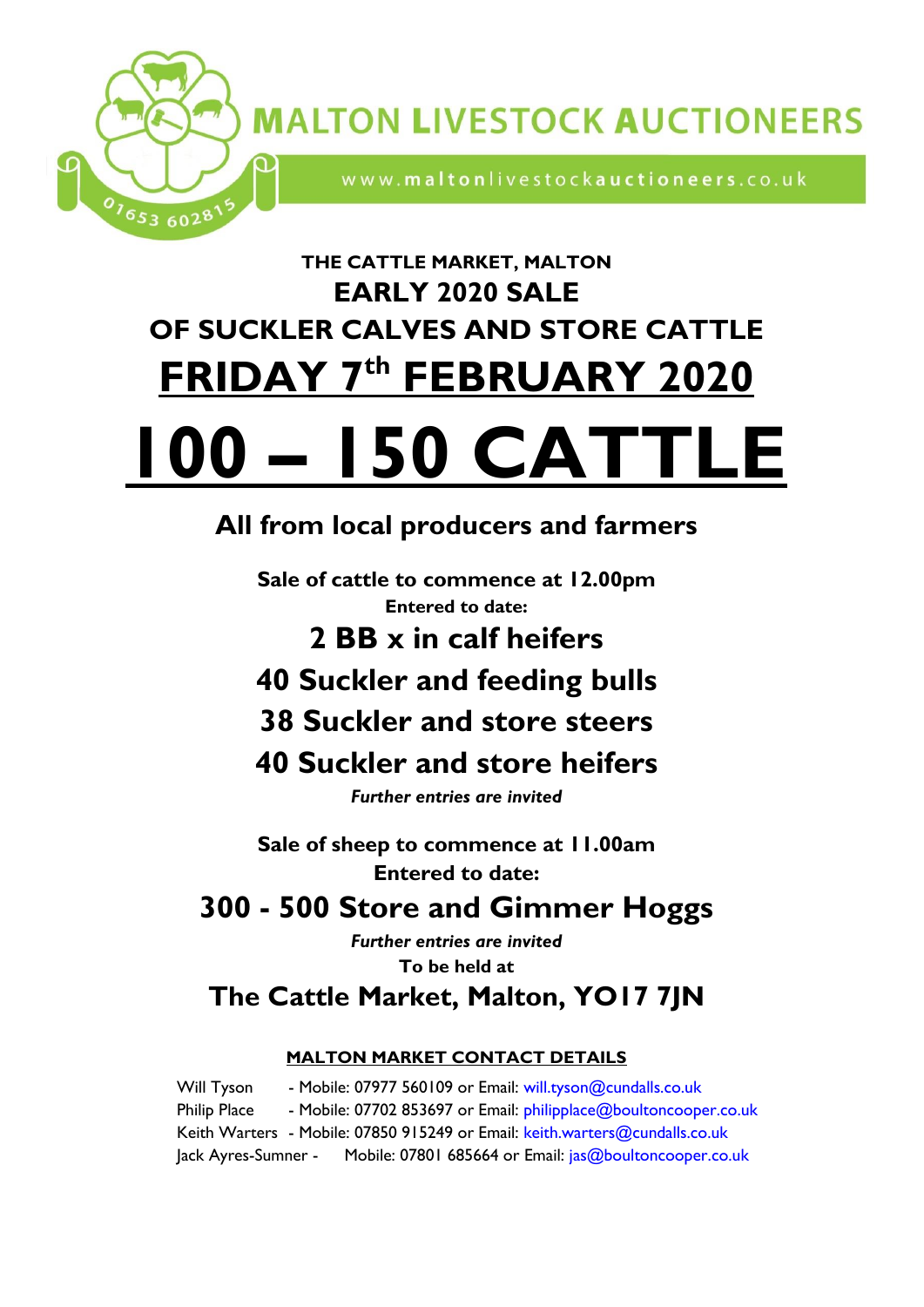## **SALE INFORMATION**

- Vendors please note that all cattle born after  $I<sup>st</sup>$  January 1998 must be double tagged and accompanied to the market with their own fully competed passports.
- All store cattle should be penned by 11.00am. The market will be open at 7.00am
- Sale will commence at 12.00 noon with all bulls being sold first and followed by steers and heifers thereafter, any cows & calves / In-calf heifers will be sold before store bulls.
- Order of sale drawn by ballot on the day.

## **2 BREEDING CATTLE**

| <b>Name &amp; Address</b> | No. | <b>Description</b> | <b>Breed</b> | <u>Age</u> | <b>FAB</b>      |
|---------------------------|-----|--------------------|--------------|------------|-----------------|
| D Ulliott,                |     | In Calf heifers    | $BB \times$  | 24 months  | $Y_{\text{es}}$ |
| Suffield                  |     | Due march to Lim   |              |            |                 |

## **40 SUCKLER AND FEEDING BULLS**

| <b>Name &amp; Address</b>   | <u>No.</u>     | <b>Description</b>   | <b>Breed</b> | <u>Age</u>      | <b>FAB</b> |
|-----------------------------|----------------|----------------------|--------------|-----------------|------------|
|                             |                |                      |              |                 |            |
| CT Stonehouse & Son,        | $\overline{2}$ | <b>Suckler Bull</b>  | $Lim \times$ | $6 - 8$ months  | <b>No</b>  |
| <b>Brawby</b>               |                |                      |              |                 |            |
| <b>JF &amp; TY Monkman,</b> | $\overline{0}$ | <b>Suckler Bulls</b> | $Lim \times$ | 9 months        | Yes        |
| Malton                      |                |                      |              |                 |            |
| JH Halkon,                  | $\overline{0}$ | <b>Suckler Bulls</b> | Lim x        | $8 - 10$ months | <b>No</b>  |
| <b>Nawton</b>               |                |                      |              |                 |            |
| C Clark and Son,            | 9              | <b>Suckler Bulls</b> | $Sim \times$ | 9 - 11 months   | Yes        |
| Sledmere                    |                |                      |              |                 |            |
| C Clark and Son,            |                | <b>Suckler Bulls</b> | $BB \times$  | 11 months       | Yes        |
| Sledmere                    |                |                      |              |                 |            |
| G Holtby & K Wylie,         |                | <b>Suckler Bull</b>  | $AA \times$  | 6 months        |            |
| Leavening                   |                |                      |              |                 |            |
| Lupton Bros,                | 6              | <b>Suckler Bulls</b> | $Lim \times$ | $9 - 10$ months | <b>No</b>  |
| Ampleforth                  |                |                      |              |                 |            |
| P Foxton,                   |                | <b>Suckler Bull</b>  | Lim          | 12 months       | Yes        |
| Silpho                      |                |                      |              |                 |            |

## **78 SUCKLER CALVES AND STORE CATTLE**

| <b>Name &amp; Address</b> | No. | <b>Description</b>   | <b>Breed</b> | <u>Age</u> | <b>FAB</b>      |
|---------------------------|-----|----------------------|--------------|------------|-----------------|
| KW & RJ Wilson,           |     | <b>Store Heifers</b> | $BB \times$  | 19 months  | $Y_{\text{es}}$ |
| Ryton                     |     |                      |              |            |                 |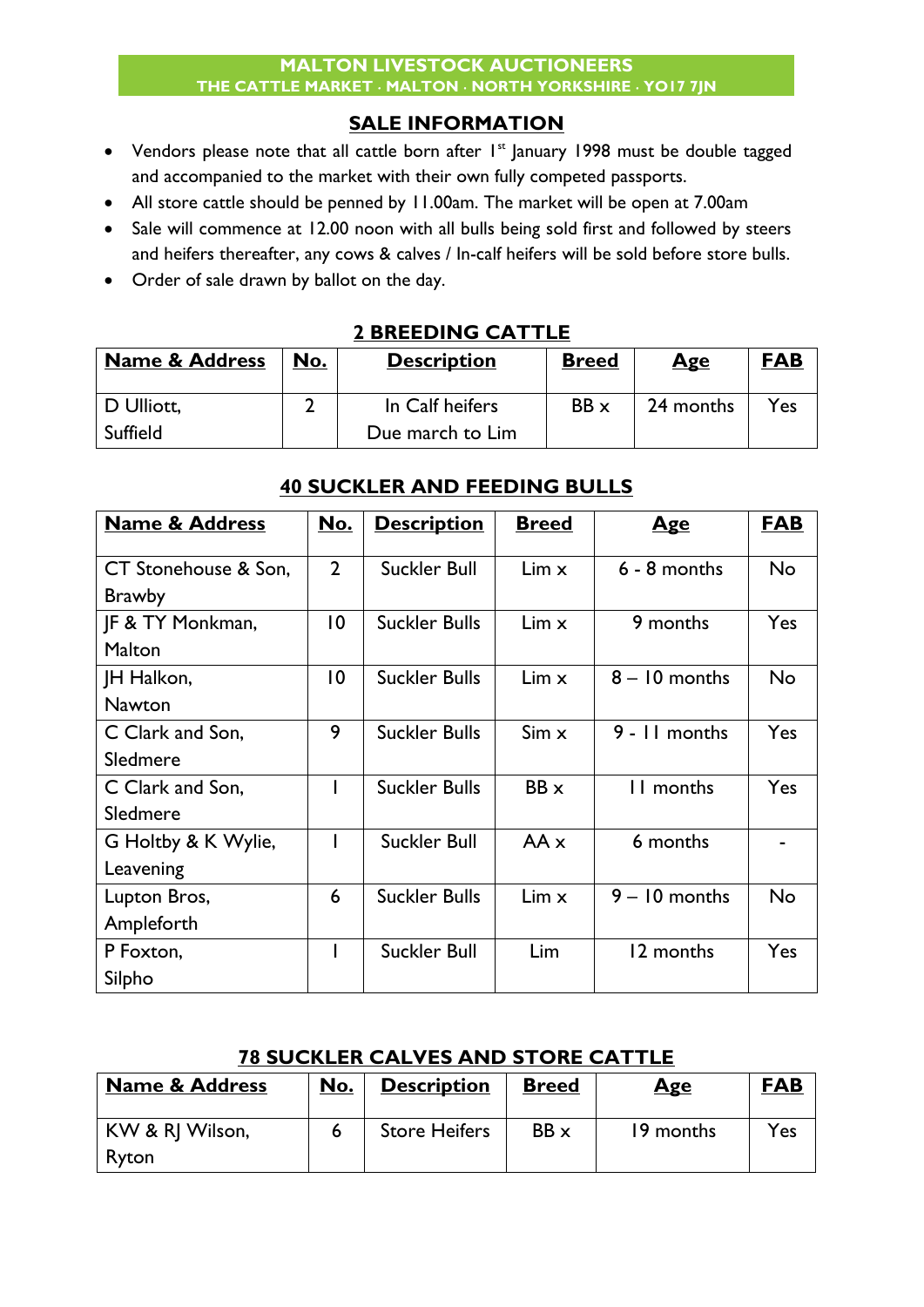### **MALTON LIVESTOCK AUCTIONEERS THE CATTLE MARKET MALTON NORTH YORKSHIRE YO17 7JN**

| <b>Name &amp; Address</b> | No.            | <b>Description</b>     | <b>Breed</b> | <u>Age</u>       | <b>FAB</b> |
|---------------------------|----------------|------------------------|--------------|------------------|------------|
| JB Wood and Son,          | 4              | <b>Strong Store</b>    | $Cha \times$ | 24 months        | <b>Yes</b> |
| <b>Rudland</b>            |                | <b>Steers</b>          |              |                  |            |
| BW & DJ Glaves,           |                | <b>Suckler Steer</b>   | $Lim \times$ | II months        | Yes        |
| <b>Brompton By Sawdon</b> |                |                        |              |                  |            |
| A Wilkinson,              | $\overline{2}$ | <b>Store Heifers</b>   | $Lim \times$ | 16 months        | Yes        |
| Keldholme                 |                |                        |              |                  |            |
| CT Stonehouse & Son,      | $\overline{2}$ | <b>Suckler Heifers</b> | $Lim \times$ | $8 - 9$ months   | <b>No</b>  |
| <b>Brawby</b>             |                |                        |              |                  |            |
| DD & P Barnes,            | 5              | <b>Suckler Steers</b>  | Lim x        | $10 - 11$ months | Yes        |
| Yapham                    |                |                        |              |                  |            |
| DD & P Barnes,            | $\overline{2}$ | <b>Suckler Heifers</b> | Lim x        | $7 - 10$ months  | Yes        |
| Yapham                    |                |                        |              |                  |            |
| GR & E Hull,              | 6              | <b>Suckler Steers</b>  | $AA \times$  | $8 - 12$ months  | <b>No</b>  |
| Appleton Le Street        |                |                        |              |                  |            |
| C Clark and Son,          | 6              | <b>Suckler Heifers</b> | Sim x        | $9 - 10$ months  | Yes        |
| Sledmere                  |                |                        |              |                  |            |
| Ashcourt Farms Ltd,       | 5              | <b>Suckler Steers</b>  | $Lim \times$ | 10 months        | Yes        |
| Millington                |                |                        |              |                  |            |
| RT Ward,                  | $\overline{2}$ | <b>Store Steers</b>    | <b>BA</b>    | 20 months        | <b>No</b>  |
| Allerston                 |                |                        |              |                  |            |
| JP Gray,                  | 5              | Suckler steers         | Here x       | Various ages     |            |
| <b>Cherry Burton</b>      |                | & Heifers              |              |                  |            |
| G Holtby & K Wylie,       |                | Suckler Heifer         | $AA \times$  | 6 months         |            |
| Leavening                 |                |                        |              |                  |            |
| R Cussons,                | 4              | <b>Suckler Steers</b>  | Lim          | 12 months        | Yes        |
| Kirkbymoorside            |                |                        |              |                  |            |
| PA Coates,                | $\overline{4}$ | <b>Suckler Heifers</b> | $Lim \times$ | 22 - 24 months   | Yes        |
| <b>Scalby</b>             |                |                        |              |                  |            |
| PA Coates,                |                | Suckler Heifer         | $AA \times$  | 22 months        | Yes        |
| <b>Scalby</b>             |                |                        |              |                  |            |
| JH Halkon,                | $\mathbf{H}$   | <b>Suckler Heifers</b> | $Lim \times$ | $8 - 10$ months  | No         |
| <b>Nawton</b>             |                |                        |              |                  |            |
| K Dunn,                   | $\overline{3}$ | store steers           | $AA \times$  | 18 months        | No         |
| Skewsby                   |                |                        |              |                  |            |
| G Bell,                   | 5              | <b>Suckler Steers</b>  | Limx BB      | $8 - 10$ months  | Yes        |
| Normanby                  |                |                        |              |                  |            |
| G Bell,                   | $\overline{3}$ | <b>Suckler Heifers</b> | Limx BB      | $8 - 10$ months  | Yes        |
| Normanby                  |                |                        |              |                  |            |